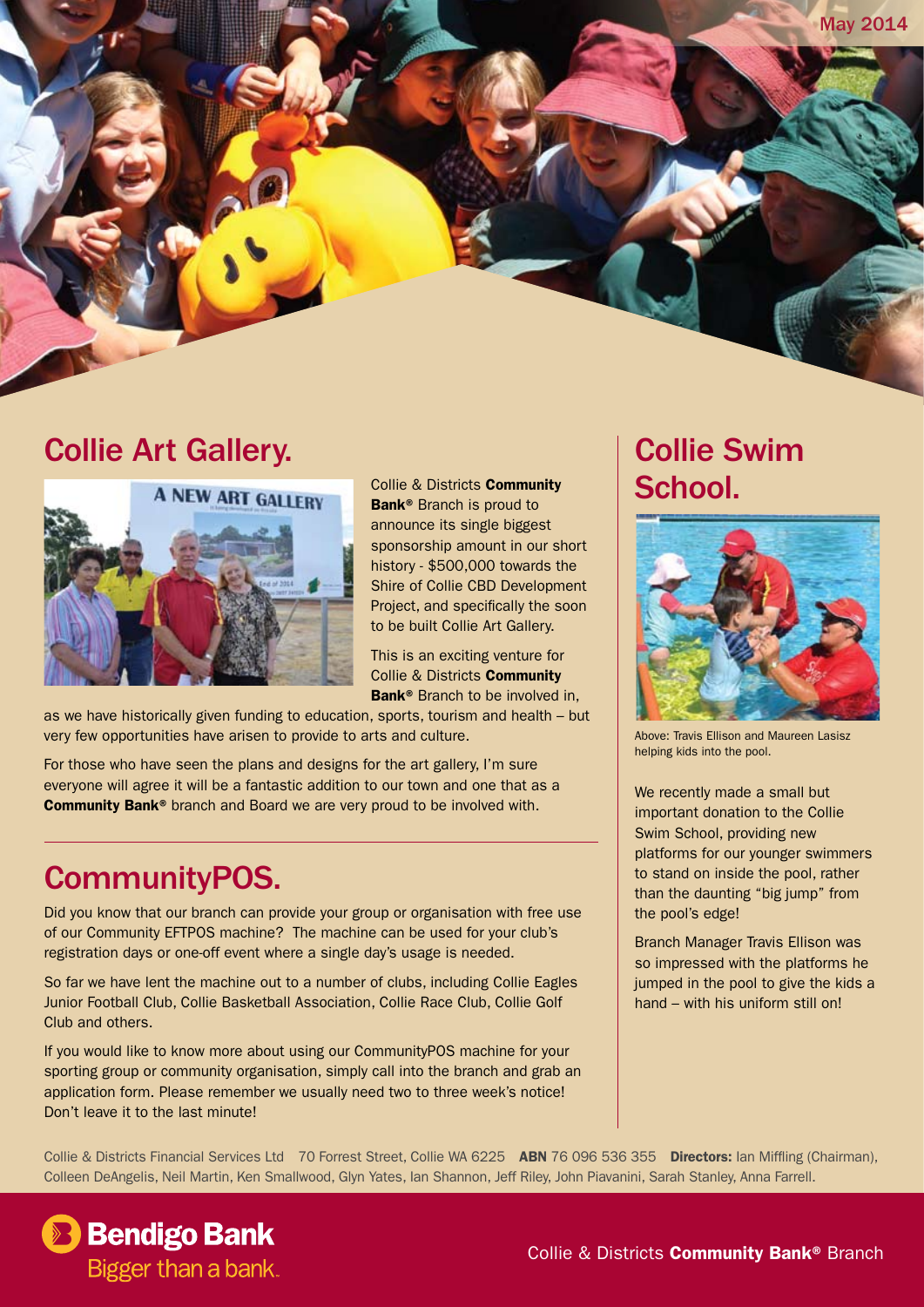## Manager's report.

Well here we are almost six months into 2014 – where does the time go?

Your Collie & Districts **Community Bank**<sup>®</sup> Branch continues to go from strength to strength, with our total loans and deposits now exceeding \$160 million. The continual growth of our book means one thing – more investments back into our community!

Our staff continue to provide you with fantastic service coupled with excellent products to suit your needs. As Ian says in his Chairman's report, we are indeed 'Bigger than a Bank'. We can provide the entire suite of banking products and services.

There can be a misconception that we are just a small bank. This couldn't be further from the truth. Bendigo Bank boasts:

- • More than 500 branches Australia wide
- A full network of ATMs, branches and agencies across Australia
- The **Community Bank®** network has returned almost \$120 million to local communities.

When you take those numbers into account, you can see that **Community Bank®** branches are making a real difference!

Our banking products are not limited to savings accounts and loans. Did you know we can provide everything you need, whether you are a farmer, business owner, family or an individual.

This includes home loans, personal loans, credit cards, transactional and savings accounts, term deposits, agrifinance through Rural Bank, business and commercial banking, student accounts, merchant (EFTPOS) facilities, debtor funding, financial market loans, online banking (which includes BPAY, Bulk Payments and direct debits), insurances including home, landlords, motor vehicle, travel, caravan, motorbike, health and boat, wealth options including superannuation, income protection insurance, life insurance and retirement planning, community sector banking, margin lending, debit cards, business credit cards, aged care finance and children's accounts – and there's more!

My staff would welcome the opportunity to discuss your current and future financial needs – you will be pleasantly surprised with what we can do for you.

#### Travis Ellison Branch Manager

Bendigo Bank offers financial planning and advice through representatives of its subsidiary, Bendigo Financial Planning Limited, ABN 81 087 585 073 AFSL 237898, Level 5, 120 Harbour Esplanade, Docklands, VIC, 3008.

Bendigo Loans and Credit Cards are subject to terms and conditions. Some fees and charges to apply and valuations will be necessary for refinancing and attracts charges from the valuer. All loans are subject to Bendigo Bank's normal lending criteria. Bendigo and Adelaide Bank Limited ABN 11 068 049 178. AFSL 237879. Bendigo Bank issues insurance on behalf of a number of insurance providers. Please consider your situation and the relevant Product Disclosure Statement available at bendigobank.com.au before making a decision. Bendigo and Adelaide Bank Limited ABN 11 068 049 178. AFSL 237879.

# Staff profile.

Name: Narelle Michalak.

**Title: Senior Customer** Relationship Manager.

Family members: Husband Chris and sons Kaleb and Ethan.

How long have you worked at Collie & Districts Community Bank® Branch: Almost one year.

Years in banking: Just short of 19 years.

Previous jobs: Manager at BankWest Collie.

What I enjoy most about Collie & Districts Community Bank<sup>®</sup> Branch: Great team and a sense of pride that the banking we do with our customers enables us to give back to Collie and districts community.

Hobbies: Hockey, camping, fishing.

Favourite sporting teams: Hawthorn.

Favourite places visited: Darwin – Litchfield National Park, Melbourne.



#### A home loan that's the start of something bigger.

At Collie & Districts **Community Bank®** Branch we're offering great deals on home loans tailored to suit your needs, with interest rate discounts and reduced fees.

Drop into your nearest branch at 70 Forrest Street, Collie or phone 9734 7411 to find out more.

#### **Bendigo Bank**

Bigger than a bank.

bendigobank.com.au

All loans are subject to Bendigo Bank's normal lending criteria. Fees, charges, terms and conditions apply. Bendigo and Adelaide Bank Limited, ABN 11 068 049 178 AFSL/Australian Credit Licence 237879. S47285-1 (214518\_v1) (20/05/2014)



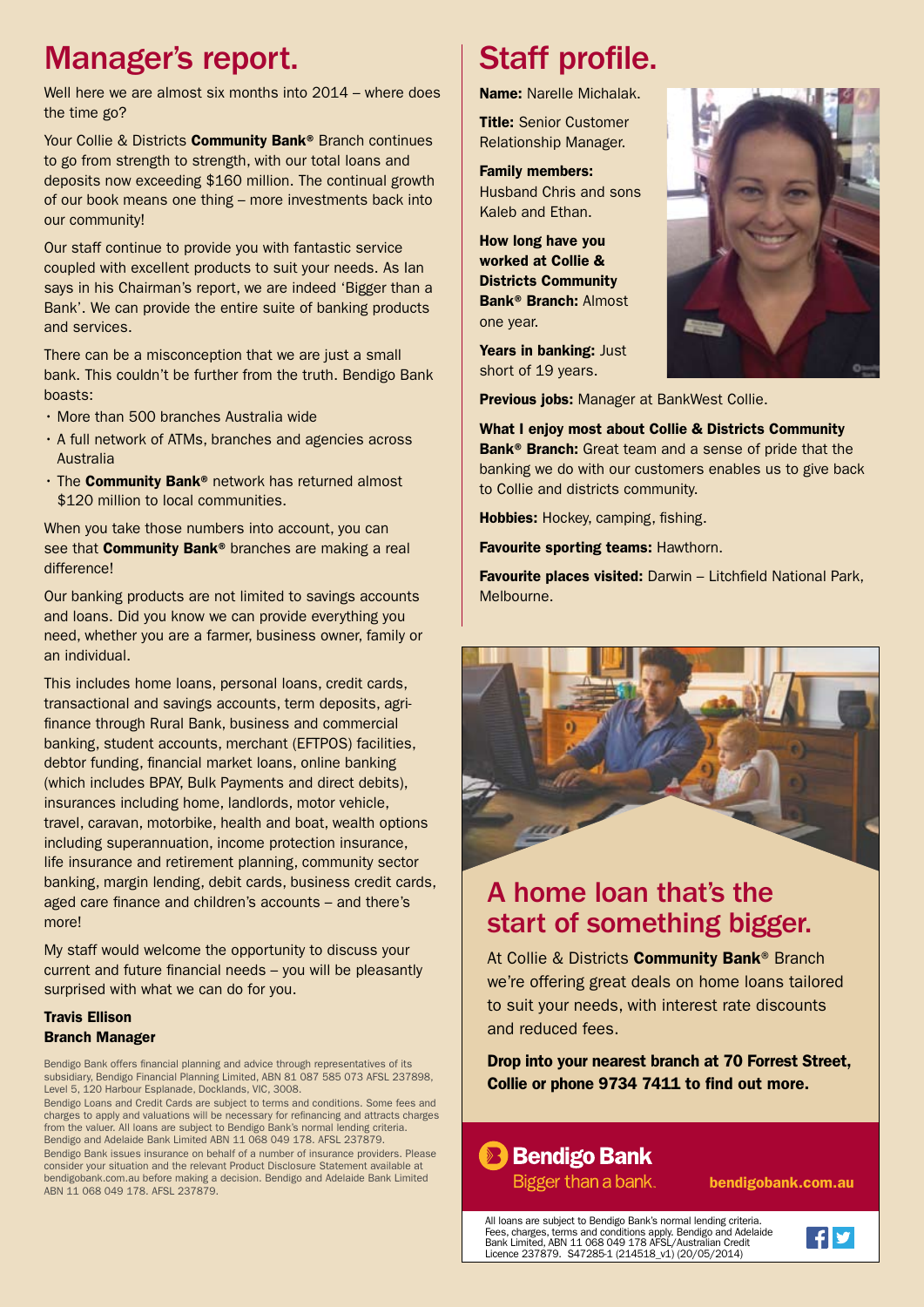## Chairman's message

Two major initiatives are currently underway nation-wide within the **Community Bank**<sup>®</sup> network. They are matters that will both enhance the operations of our **Community Bank®** company and also the understanding of who we are and what we do.

'Project Horizon' is currently reviewing the Community Bank® model, which was established by Bendigo Bank some 16 years ago. It is the model upon which our local Collie & Districts Community Bank® Branch was established in 2001, but it is a model which now needs a complete review and update.

'Project Horizon' is a far-reaching study looking out from the present and projecting what the **Community Bank®** model will look like in 15 years time, what will our banking system look like and what products and services will we be offering and how will they be delivered? We can well ask the question: 'Has the **Community Bank®** model been successful in delivering good outcomes to our local community?' Perhaps also: 'How can we improve on delivering outcomes to our community in the future?'

A lot more work will be carried out on the internal relationships between the Community Bank® network and Bendigo Bank itself, after which, it can be assured, we will have a bigger and stronger banking model to carry us well into the future. Community Bank® companies will continue to operate in the knowledge they are working with the best model and systems possible.

'Bigger than a Bank' is a new marketing and communications strategy currently being rolled out right across Australia. The campaign positions Bendigo Bank and its Community Bank® network as being just as strong, secure and competitive as the big four, with the same level of products and services, if not bigger.

It is sometimes perceived that Bendigo Bank and its Community Bank® network are not capable of dealing with all our personal and business banking needs. How wrong this is! We can not only deliver the same kinds of services as other banks, but we can provide them in what we consider to be a more enriching way, both for the customer and the community they live in.

Just try us out by visiting our local Collie & Districts Community Bank® Branch to experience the myriad services and products we have on offer.

What can your local Collie & Districts Community Bank® Branch do for your community? Well, first and foremost, it invests its banking profits back into our local community (including funds also channelled into Darkan and Boyup Brook communities).

More than \$2.5 million has been put back into the Collie community since our branch first opened in October 2001. Can any other bank in Collie make a claim of this magnitude? I think not.

Nationally, there are now more than 300 Community Bank® branches, which collectively have invested almost \$120 million back into their respective communities. Collie &

Districts **Community Bank®** Branch is one of these 300 Community Bank® branches.

These enormous returns are an effort for which we can all be proud, but it has to be remembered that profits back into the community can only occur if we continue to grow our banking business and continue to receive loyal support from our customers.

This year, our Collie **Community Bank®** Company once again supported two new and two second-year university scholarships.

It was recently announced that two fine young students, Olivia Tate and Mikayla Guidici, were the 2014 scholarship recipients. There is no question that these young ladies will go on to excel in their chosen studies.

Ryan Varis and Lauren Jackson, who were the 2013 scholarship recipients, were again supported for their second year of university studies and I'm pleased to say their progress through their first year was excellent.

Once again, it is pleasing to note that Australia-wide Bendigo Bank's scholarship program has assisted 260 students since its inception and more than \$2.5 million has been handed out to scholarship recipients.

Can there be a better way to share the Bank's' profits than investing in the education of our young citizens?

Collie & Districts Community Bank® Branch has now adopted a new 'Shareholders' Privacy Policy', which deals with the collection and use of personal information. The Policy also mentions how privacy concerns or complaints are to be handled. If you would like a copy of the Policy please ask the friendly staff at the branch.

Our Community Forum was held on 2 April 2014 and once the results of the Forum are known, further information will be provided to the wider community with respect to the



community projects identified and prioritised for action.

The Forum has been an excellent vehicle to inform the Board of Directors on what the community believes are the most pressing and most needed facilities for Collie and surrounding districts.

I close my message by again stating that our Collie & Districts **Community Bank®** Branch can assist you in all your banking needs. Please, whatever it is you require, call into the branch and chat with our Branch Manager Travis Ellison, our Senior Customer Relationship Manager Narelle Michalak or any of our other friendly staff. I'm sure you will be surprised with their product knowledge and the assistance they can provide.

Ian Miffling Chairman